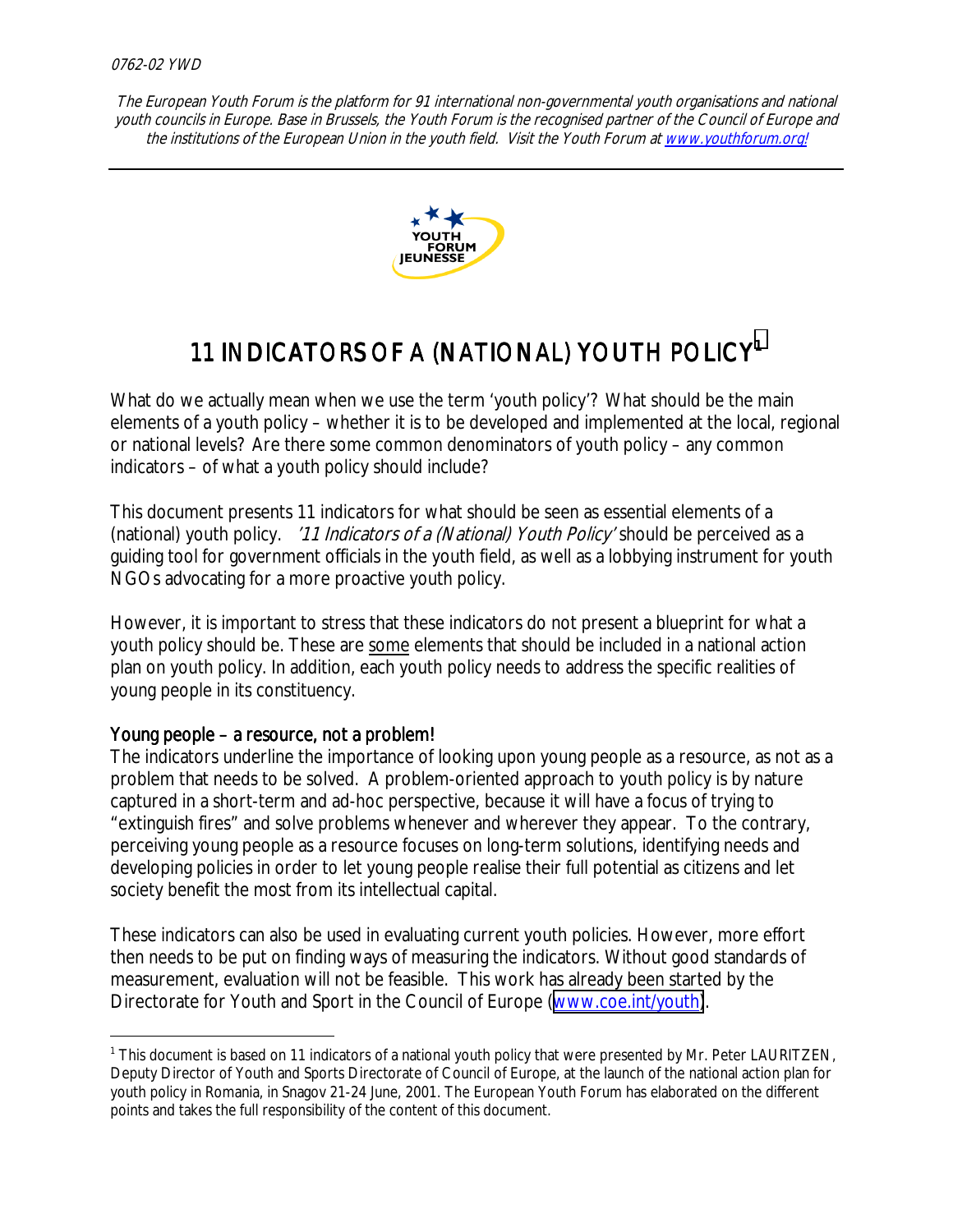

# INDICATOR 1: Non-formal education.

While it is important to pay attention to the conditions for young people in the formal school system and at the universities through policies of formal education, the cornerstone for a 'youth policy' is its focus on how young people can become active citizens and positive contributors to society. This implies a much wider perspective, and an emphasis on non-formal education – education outside the formal school system.

How can government policy encourage and promote an active learning process of young people outside the formal school system? Youth initiatives, youth clubs and non-governmental youth organisations, which are actively involving young people at all levels, and where young people themselves decide upon activities, play a central role in developing young people as active citizens in society.

Governments should see it as an important task to promote the development of active and strong non-governmental youth sector, composed of democratic, open and inclusive youth associations that involve young people.

# INDICATOR 2: Youth training policy.

The government should promote the development of good trainers in the youth sector, so that these trainers again can act as multipliers in raising awareness on diverse issues. These trainers can also better facilitate the development of the non-governmental structures in the youth field. A training policy is a prerequisite for better structuring the non-governmental sector.

# INDICATOR 3: Youth legislation.

There needs to be a youth legislation that corresponds to the other dimensions of a proactive youth policy. Such legislation should acknowledge the involvement of young people and youth NGOs in policy decision-making, and make the legislative framework for an efficient government administration to work with youth issues.

INDICATOR 4: Youth budget.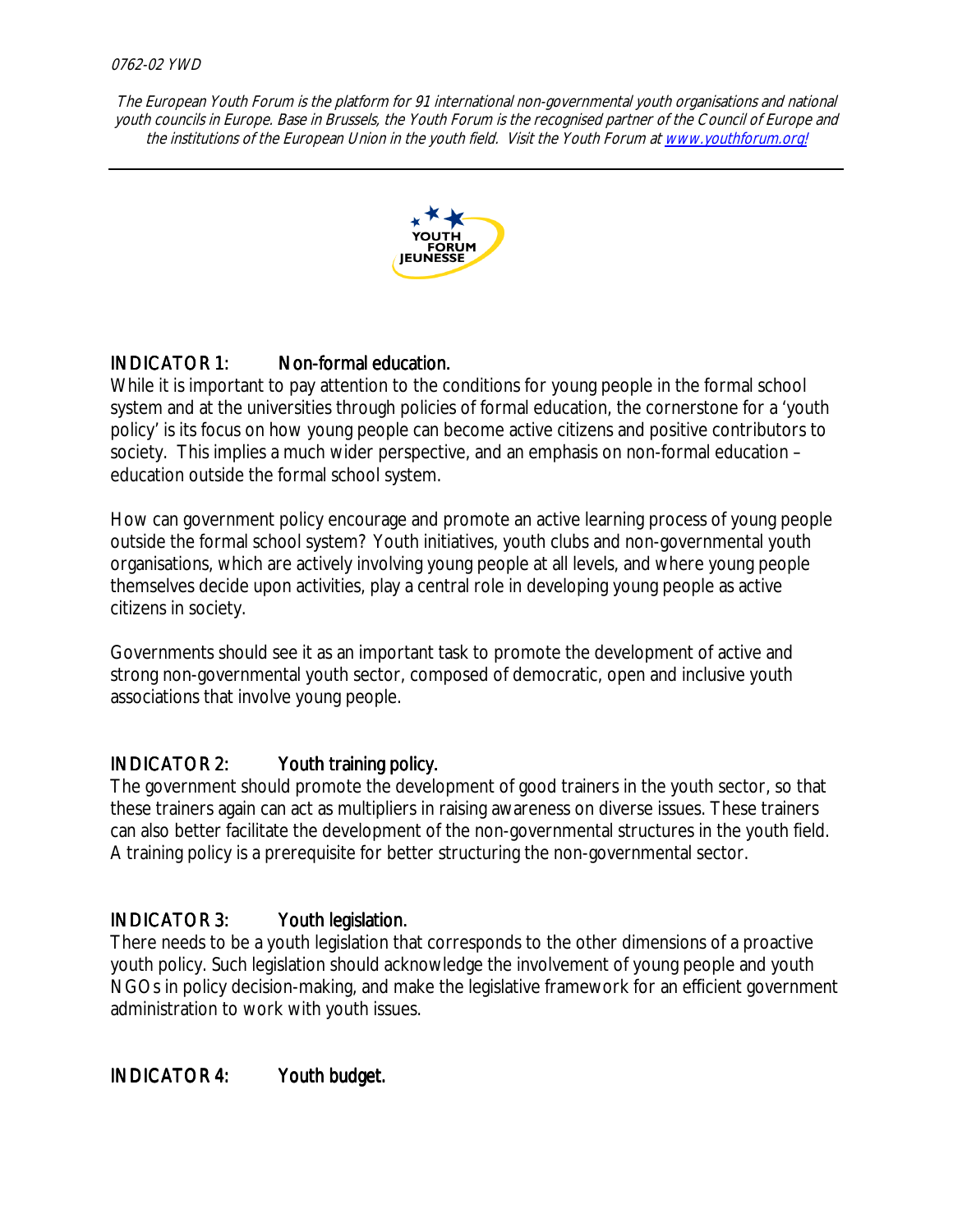

In line with the strong recognition for associative life and non-governmental youth organisations outlined in INDICATOR 1, there needs to be a budget for promoting the development of youth initiatives and youth organisations. In order to promote the development of a sustainable youth NGO sector, the government should allocate administrative grants to youth organisations, that enable them to run a secretariat and otherwise carry out tasks that are not specifically projectrelated (statutory meetings, communication with members, etc). There also needs to be a state budget allocated for the realisation of activities to be carried out by the youth NGO sector, meaning that the government should allocate project grants for youth activities.

# INDICATOR 5: Youth information policy.

A youth information strategy should ensure transparency of government policy towards young people. Such a strategy should also inform young people about different opportunities that exist for them. Different initiatives that can be elements of a youth information strategy can be the publishing of a youth magazine and other information material and ensure open communication channels with networks of all major stakeholders for youth policy.

# INDICATOR 6: Multi-level policy.

A national youth policy should outline steps to be taken and policies to be implemented not only at the national level, but at all levels of government administration. A national youth policy can not become a reality without focusing on what needs to be done at the local level, and with the active involvement of local government authorities.

# INDICATOR 7: Youth research.

A youth policy should be based on research about young people. A policy should not be based on assumptions and speculations, but rather on facts and research on young people. This should help to determine what should be the focus of government policy. Youth research should address issues relating to the well-being and the situation for young people. However, youth research should also focus on which policy measures that work and which that doesn't, measure how youth NGOs can play a role in promoting youth participation etc.

INDICATOR 8: Participation.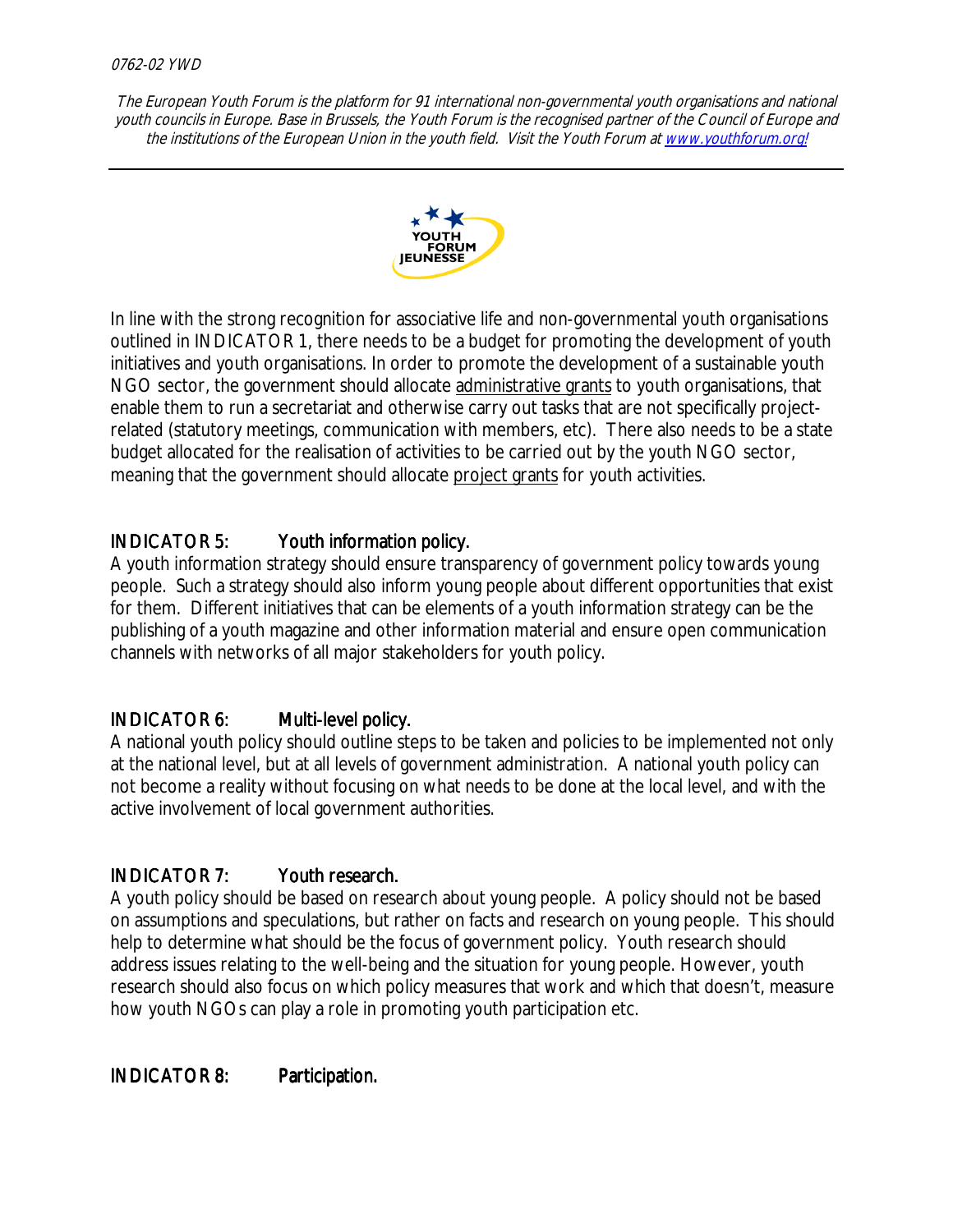#### 0762-02 YWD

The European Youth Forum is the platform for 91 international non-governmental youth organisations and national youth councils in Europe. Base in Brussels, the Youth Forum is the recognised partner of the Council of Europe and the institutions of the European Union in the youth field. Visit the Youth Forum at www.youthforum.org!



The cornerstone of a youth policy should be the active involvement and participation of young people in society. A youth policy must address how young people can be included in decisionmaking processes. How will government officials involve young people when making decisions that affect young people? Furthermore, how can a youth policy facilitate a process where young people participate and contribute actively to society?

There is a long tradition in Europe for involving non-governmental youth organisations and youth councils ("umbrella-organisations" of non-governmental youth organisations) in government decision-making. Youth organisations have for more than 30 years had a strong influence on programmes and activities in the youth sector in the Council of Europe, through the principle of "co-management". Youth organisations at all levels took active part in the consultation process which preceded the White Paper on Youth Policy which has been adopted by the European Union. Active involvement of non-governmental youth organisations on issues concerning young people is practised in most European countries.

Youth organisations also play an important role in involving young people, making them active citizens in their own society. Encouraging and facilitating the active participation of young people in non-governmental youth organisations should be a central element of a youth policy.

#### INDICATOR 9: Inter-ministerial co-operation.

A dynamic and comprehensive youth policy needs to address the diverse needs of young people in all sectors of society. A cross-sectoral approach is needed in youth policy development, meaning that it should be the joint responsibility and depend on the joint co-operation between a range of ministries with different portfolios such as youth, sport, education, culture, defence, health, transport, labour, agriculture etc. etc.

One possible way of assuring cross-ministerial co-operation is to establish an inter-governmental committee to work on the development, implementation and monitoring of a youth policy.

#### INDICATOR 10: Innovation.

A youth policy should promote innovation, by thinking creatively how to solve challenges, and to stimulate young people to be creative and innovative.

#### INDICATOR 11: Youth advising bodies.